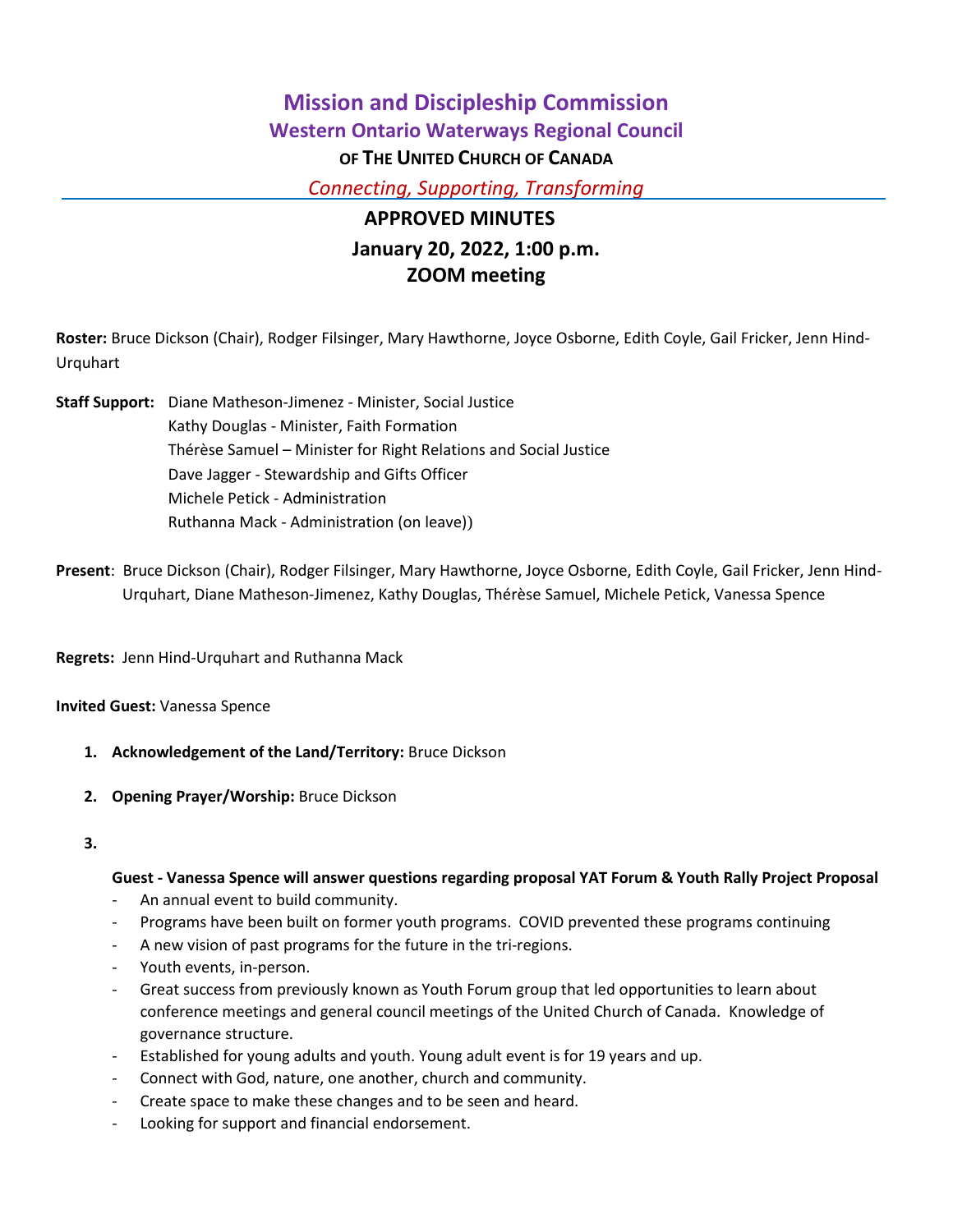## **Mission and Discipleship Commission**

## **Western Ontario Waterways Regional Council**

## **OF THE UNITED CHURCH OF CANADA**

*Connecting, Supporting, Transforming*

## **APPROVED MINUTES**

## **January 20, 2022, 1:00 p.m.**

## **ZOOM meeting**

- Looking to manage a self-sustaining program that will not run a deficit.
- Looking at opportunities to fundraise.
- Looking for a centrally located and accessible location to run the events.
- Currently meeting at Pearce Williams in Fingal, Ontario near St. Thomas.
- 20 people are on the planning team.
- Tiered system payment structure to remove financial barriers to participation.
- YAT = Young Adults Together
- 4. **Check-Ins:** I'd like to tell you …

### **5. Establishing/reminder of Equity Monitor and Pastoral Presence for our meeting(s)**

- Need to be cautious to make space, that voices are heard and that space isn't taken up by some voices and not others, holding each other aware of the use of language, learn how interpretations can be ableist or racist.
- Introducing this idea and Regional Councils have been having Equity Monitors present at meetings.
- Can be made part of the meeting, to pay attention to it instead of assigning one person to the position.
- Makes it easier to speak up.
- An opportunity to learn a skill we might use elsewhere.
- Being HARSH:
	- Hugely
	- Against
	- Racism
	- Sexism
	- Homophobia
- Calling people "IN" to deep relationships (rather than calling out).
- Mary Hawthorne will serve as Equity Monitor for this meeting.

### **6. Approval of Agenda for January 20, 2021**

MOTION by Name Rodger/ EdithName that the Mission and Discipleship Commission of Western Ontario Waterways Regional Council as circulated. MOTION CARRIED

### **7. Approval of Minutes from October 21, 2021**

MOTION by Name Gail/ MaryName that the Mission and Discipleship Commission of Western Ontario Waterways Regional Council as circulated. MOTION CARRIED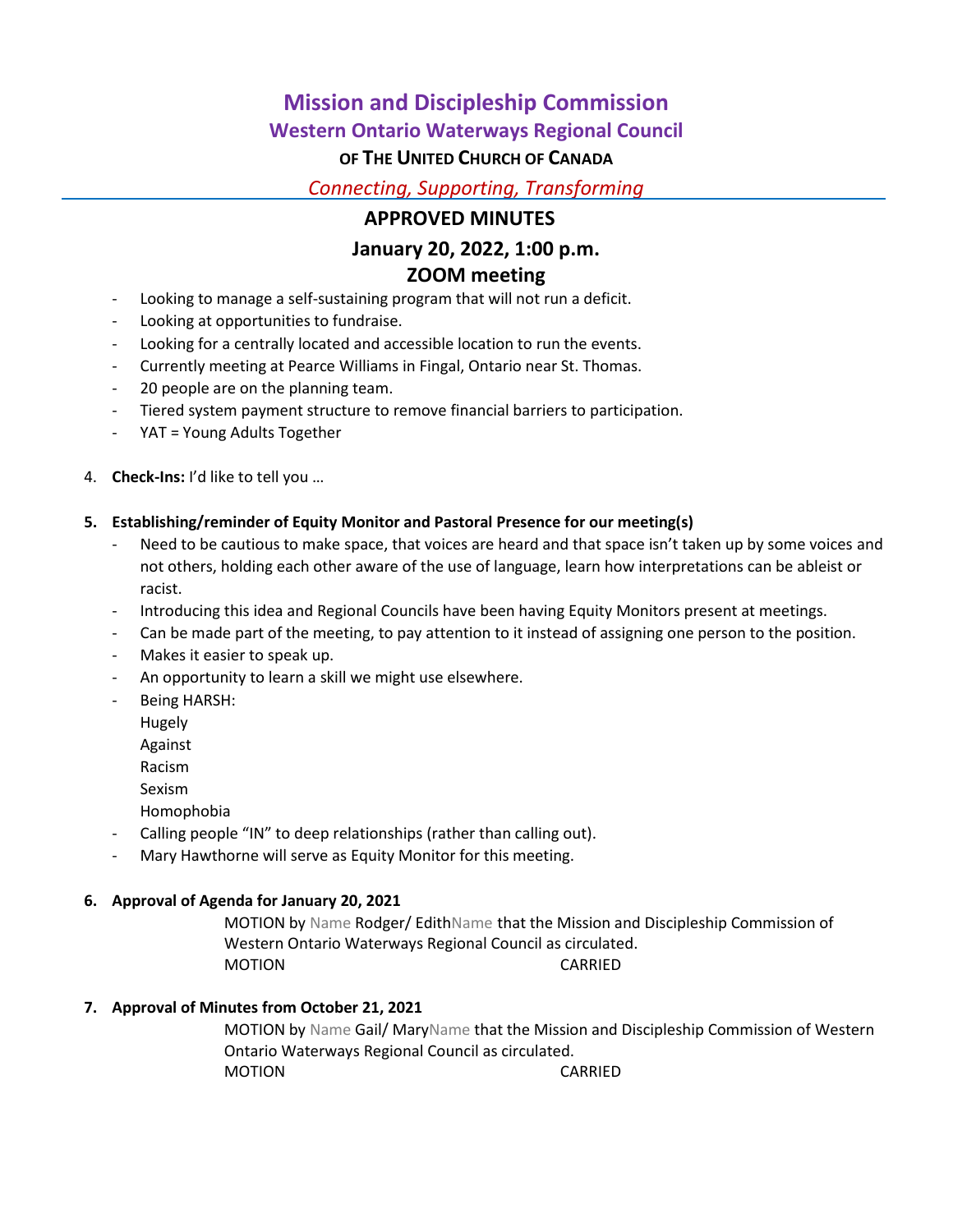# **Mission and Discipleship Commission Western Ontario Waterways Regional Council OF THE UNITED CHURCH OF CANADA** *Connecting, Supporting, Transforming*

# **APPROVED MINUTES January 20, 2022, 1:00 p.m. ZOOM meeting**

### **8. Business Arising:**

### **a. Fall meeting Word Cloud:**

A great success and a highlight of the Fall Regional Council meeting of Western Ontario Waterways

### **b. Racial Justice Training:**

Was successful and Thérèse reported 7 additional sign ups.

### **c. Thérèse - Examples of budget update and budget tracking in minutes:**

| <u>Deluie Dusiliess Arisiiig. Duuget Opuate</u> |              |                                   |                |
|-------------------------------------------------|--------------|-----------------------------------|----------------|
| Fund:                                           | \$ Set Aside | \$ final Approval                 | $$$ Remaining  |
|                                                 | (Event/mtg   |                                   |                |
|                                                 | details TBA) |                                   |                |
| 2022 Events Fund                                |              | Some 2022 event                   | \$10,000 (less |
| (\$10,000 available for 2022)                   |              | funds were approved               | amount to be   |
|                                                 |              | in a previous meeting, confirmed) |                |
|                                                 |              | to be confirmed                   |                |
| 2022 Meeting Fund                               |              |                                   |                |
| $(S ? ?$ ? Available for 2022)                  |              |                                   |                |

### **Before Business Arising: Budget Update**

### **At the end of business: budget tracking for this meeting:**

### (Note monies being returned or re-allocated are in parenthesis)

| 2022 Events Expenses or Adjustments         | \$ Set Aside | \$ Approved |
|---------------------------------------------|--------------|-------------|
| Prorgram:                                   |              |             |
| <b>Winter-Spring Right Relations Events</b> |              | \$700       |
| Coming out of Exile (Lenten Theme study)    |              | \$1,000     |
| 2022 Meeting Expenses or Adjustments:       | \$ Set Aside | \$ Approved |
| N/A                                         |              |             |

d. **Setting aside funds:**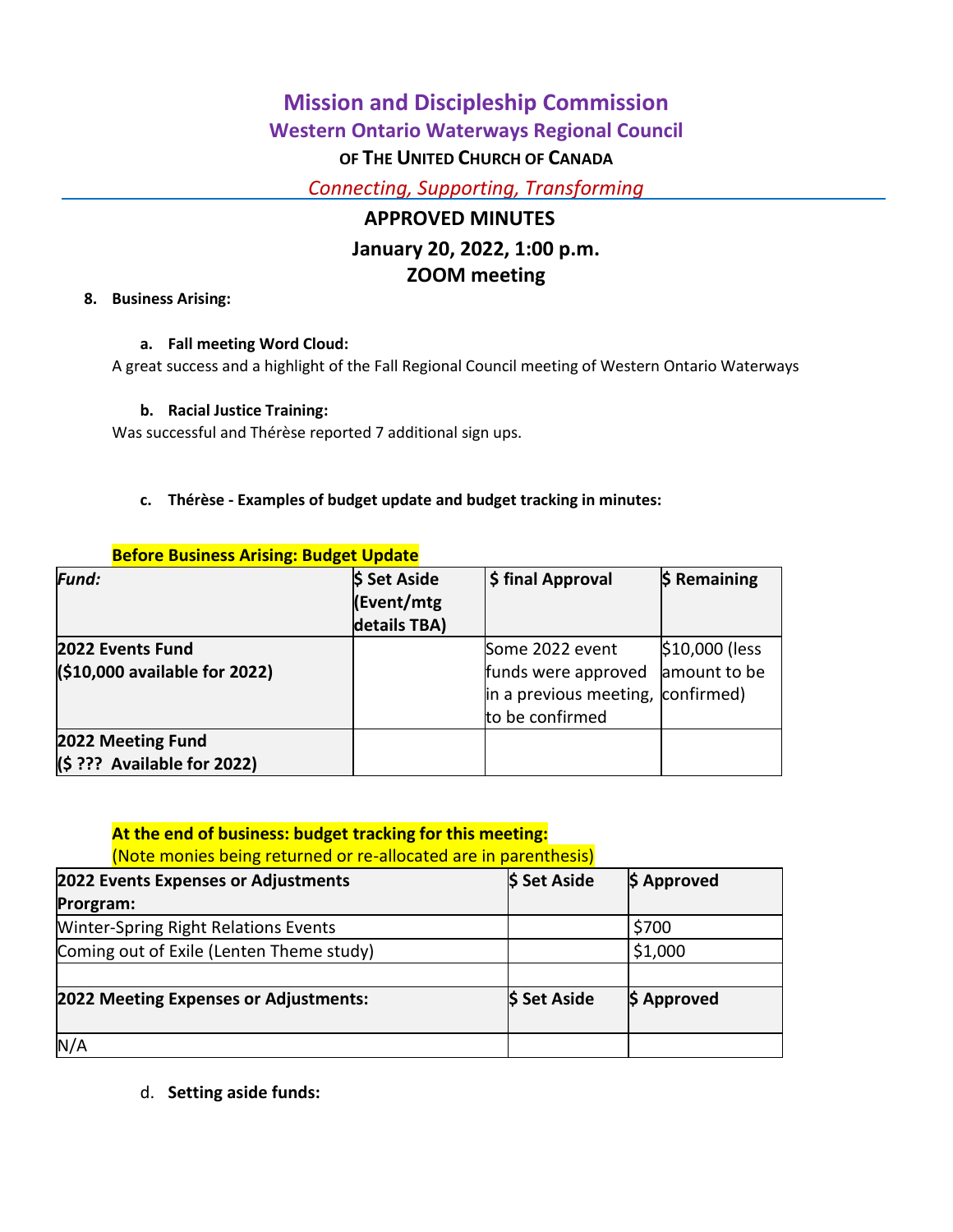# **Mission and Discipleship Commission Western Ontario Waterways Regional Council OF THE UNITED CHURCH OF CANADA**

*Connecting, Supporting, Transforming*

## **APPROVED MINUTES**

# **January 20, 2022, 1:00 p.m.**

## **ZOOM meeting**

Example: MOVED by (mover/seconder) that the *Western Ontario Waterways* Mission and Discipleship Commission *set aside* \$*amount* from the Events Budget for *program type*, which would be held in *broad timeframe*, with the understanding that this is not final approval and a more complete presentation will be made if it is to go forward.

OR

Example: MOTION by name/name that the *Western Ontario Waterways* Mission and Discipleship Commission will set aside funds yearly of \$2,000 to each program area for Indigenous Justice - Right Relations, Faith Formation and Social Justice to a maximum of \$6,000 overall to be determined by the support staff to assist in planning.

For further discussion and the Commission is in agreement as a group for this idea of setting aside funds.

### **9. New Business:**

### **YAT Project (see attachment)- Vanessa Spence:**

MOTION by Rodger / Edith that the Mission and Discipleship Commission of Western Ontario Waterways endorse, host and support the proposal by Vanessa Spence for YAT Forum and Youth Rally Project Proposals as submitted.

### **CARRIED**

### **10. Reports:**

• Kathy

### 1. Music Ministry Events upcoming

2. Kairos Involvement- Ecumenical work for climate justice. I am UCC person at many of the meetings. There are national staff involved at some levels too. I am training to be a trainer of Facilitators for Climate Conversations. Hoping that our regions will benefit.

3. UCW at executive levels…AGM and Tri-Regional Gatherings. Speaks to strong community and belonging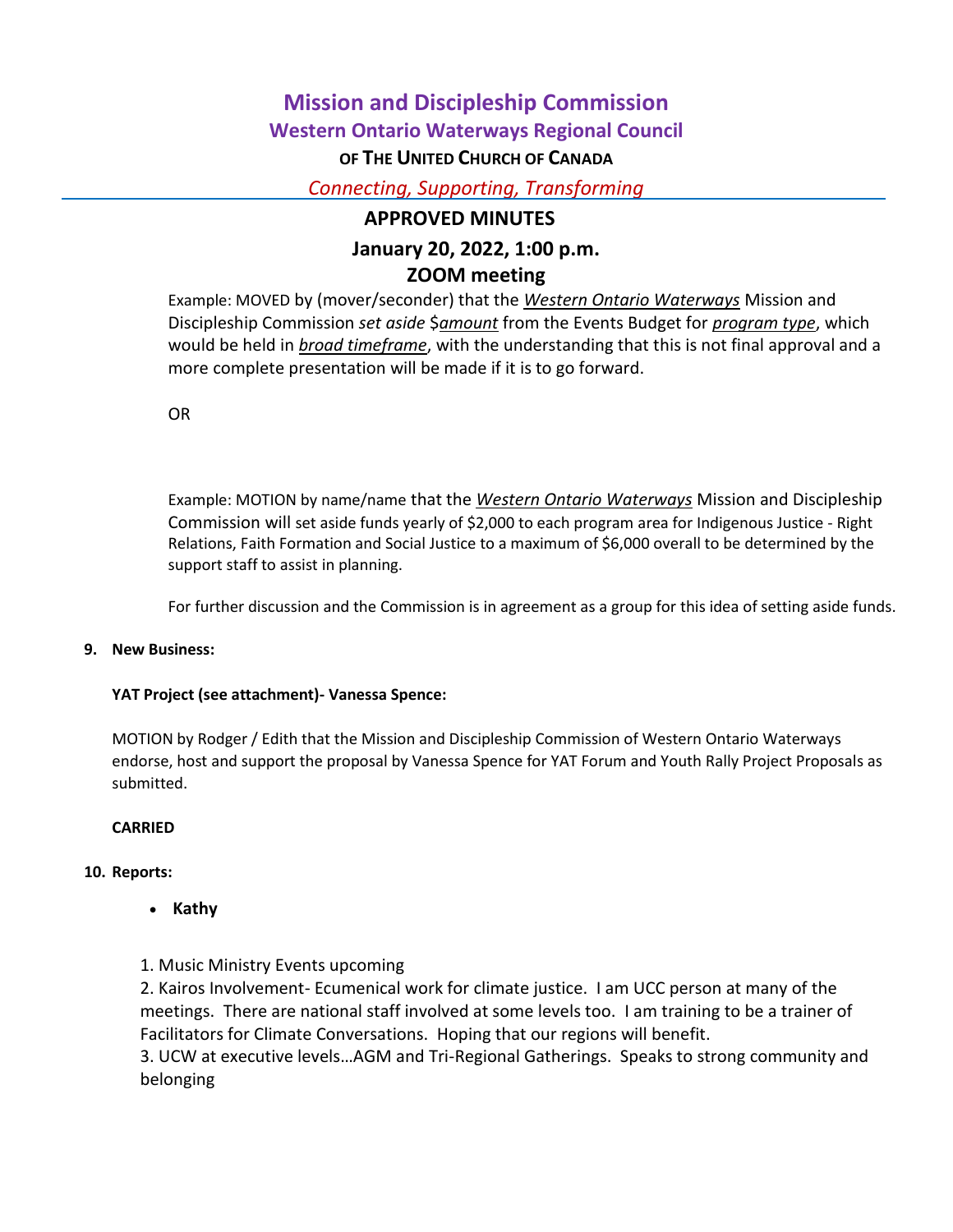# **Mission and Discipleship Commission Western Ontario Waterways Regional Council OF THE UNITED CHURCH OF CANADA**

*Connecting, Supporting, Transforming*

## **APPROVED MINUTES**

## **January 20, 2022, 1:00 p.m. ZOOM meeting**

4. Continuing theme of need or struggle. Loneliness and loss/need of belonging. Depression and grief in our time and community of faiths. Depressed church. Opportunity that pandemic unveils. As FF Minister what does my work look like and the priorities of it.

**Diane**

- Work percolating around Anti-Bullying along with Thérèse and Kevin Steeper.
- Workshop will be available in the regions. Skill building around anti-bullying in the church.
	- Rue McDonald and Otis Bell proposed Lenten series "Coming Out of Exile". Reclaim ritual and reclaiming stories. \$3,000 (\$1,000 apprx. per region). Is this worth pursuing? Potentially too late for Lent 2022. Could be a resource for 2023.

MOTION Gail / Mary that the Western Ontario Waterways Mission & Discipleship Commission support staff support person, Diane Matheson-Jimenez to continue to explore and give potential financial support of up to \$1,000 for a project *Coming Out of Exile* with Rue McDonald and Otis Bell as outlined.

### CARRIED

**Thérèse**

### **Thérèse Report:**

**Proposed Right Relations Winter-Spring Events**, budget estimates (knowing that costs can vary)

## **Acknowledging the Territory-**

Leader estimate \$250 Elder estimate \$250 Tobacco and Gifts \$60 **Together in Art/ Together in Prayer: Tobacco Tie / Together in Story** one of the three topics will be chosen Leader estimate \$250; Elder \$250; Tobacco and Gifts \$60 **Follow-up to TRC Sessions** Leader Estimate: \$500; Elder \$250; Tobacco and Gifts \$60 Costs will be split between the three regions. Rounded up, budget request: \$700 from each Regional Council (total \$2100)

Suggested motion for request of funds:

MOVED by (Rodger / Joyce) that the Western Ontario Waterways Mission and Discipleship Commission *approve the allocation* of \$700 from the Events Budget for three Winter/Spring 2022